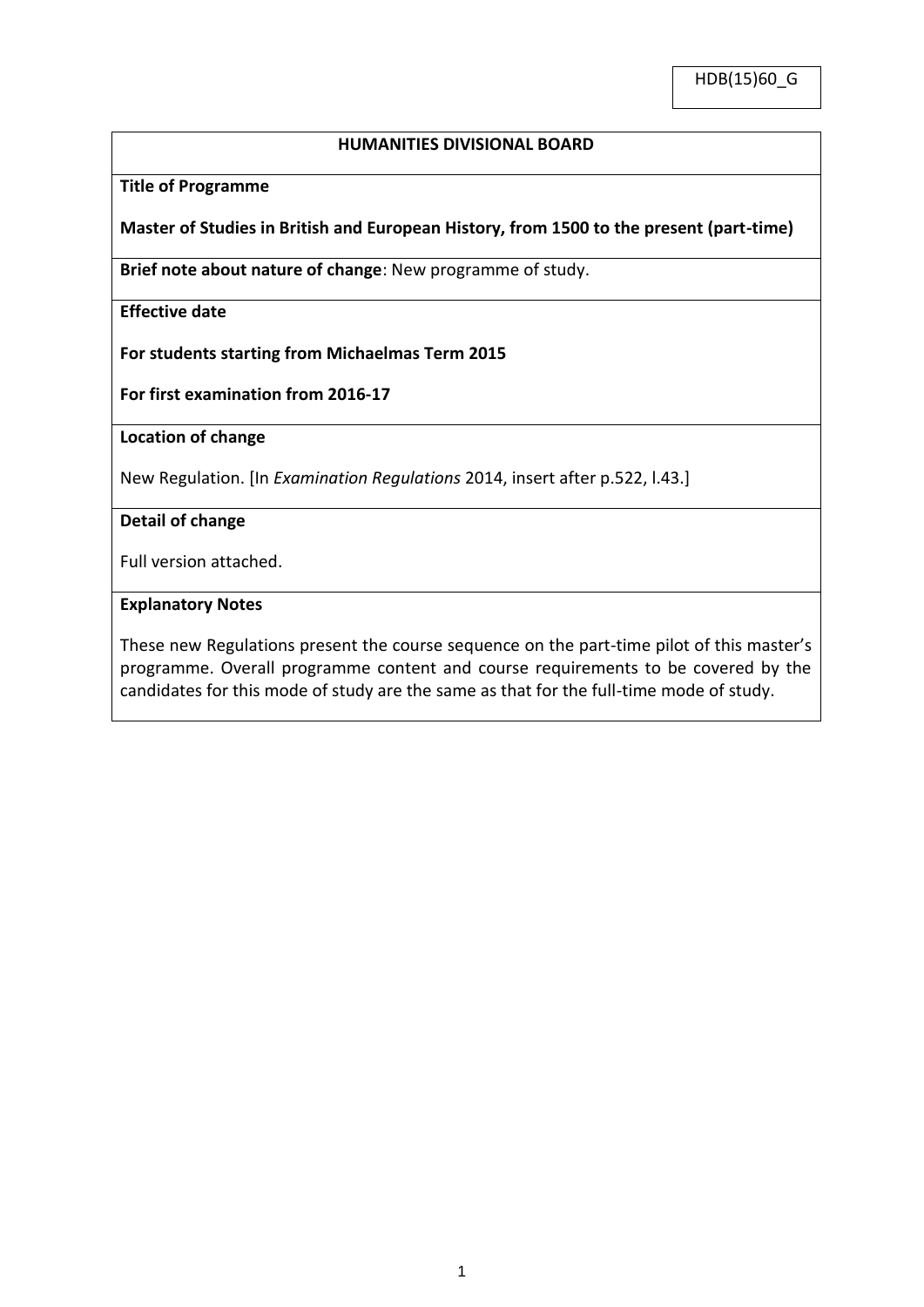# **British and European History, from 1500 to the present (part-time)**

The regulations of the Board of the Faculty of History are as follows:

- 1. Candidates for this degree must follow for at least six terms a course of instruction and directed research and must, upon entering the examination, produce from their society a certificate to that effect.
- 2. Candidates must attend such lectures, seminars and classes as their supervisor shall determine. In addition to the formally examined programme elements described below, each candidate will be expected to attend and complete in-course requirements for a series of skills and specialist options based on a schedule to be published from year to year by the Faculty's Graduate Studies Committee. The candidate's individual programme, agreed with her/his supervisor, will be subject to approval by the Director of Graduate Studies, in consultation with the programme convenor, by Friday of Week One of each year's Michaelmas Term; subsequent changes must be agreed by the Director of Graduate Studies not later than Friday of Week Three of the following Hilary Term. Class teachers will report to the Chair of Examiners on the candidate's attendance and participation, and, where appropriate, test results, not later than Monday of Week Nine of the Term in which the classes were held.
- 3. The final examination for candidates in British and European History, *from 1500 to the present,* shall comprise (i) one annotated bibliography and one dissertation proposal, (ii) one extended essay based on an Advanced Option submitted in year one of the programme, (iii) one extended essay based on the programme's theory component, and (iv) a dissertation of not more than 15,000 words submitted in year two of the programme.

I. During the Michaelmas Term of the first year each candidate will attend a series of classes on sources and resources. The sources and resources component will be assessed by an annotated bibliography and a dissertation proposal of between 800 and 1,000 words. Two copies of the annotated bibliography and the proposal, addressed to the Chair of Examiners for the *M.St. in British and European History, from 1500 to the present,* must be submitted to the Examination Schools, High Street, Oxford by 12 noon on Monday of Week One of Hilary Term. These elements are assessed on a pass/fail basis only, and candidates who fail one of these elements will be given the opportunity to submit a revised version in the course of their first year on the programme.

II. In the Hilary Term of the first year candidates must choose one Advanced Option, either from the joint Advanced Options for the Master of Studies and the Master of Philosophy in British and European History, from 1500 to the present, or from the Advanced Options for one of the Faculty of History's other Master's programmes. The choice of Advanced Option will depend on the candidate's training objectives or dissertation project. Details of available Advanced Options are published on the programme pages in WebLearn handbooks. Approval of the Advanced Option choice must be obtained from the programme convenor and Director of Graduate Studies by Friday of Week Six of Michaelmas Term. The request for approval must be sent to the History Graduate Office. On recommendation from the candidate's supervisor, the Director of Graduate Studies, in consultation with the programme convenor, may approve relevant taught papers from Master's programmes offered by faculties other than History, provided that the respective faculty's Graduate Studies Committee is satisfied that the candidate has an adequate background in the subject. This part of the programme will be assessed by one extended essay of between 6,500 and 7,500 words. Two copies of the essay, addressed to the Chair of Examiners for the *M.St. in British and European History, from 1500 to the present,* must be submitted to the Examination Schools, High Street, Oxford by 12 noon on Monday of Week One of the candidate's first Trinity Term. This essay should reflect skills and understanding the candidate has developed by following the approved choice of Advanced Option paper. *Teaching may not be available for all the Advanced Options each year, and restrictions may be imposed on the combination of Advanced Options that may be*